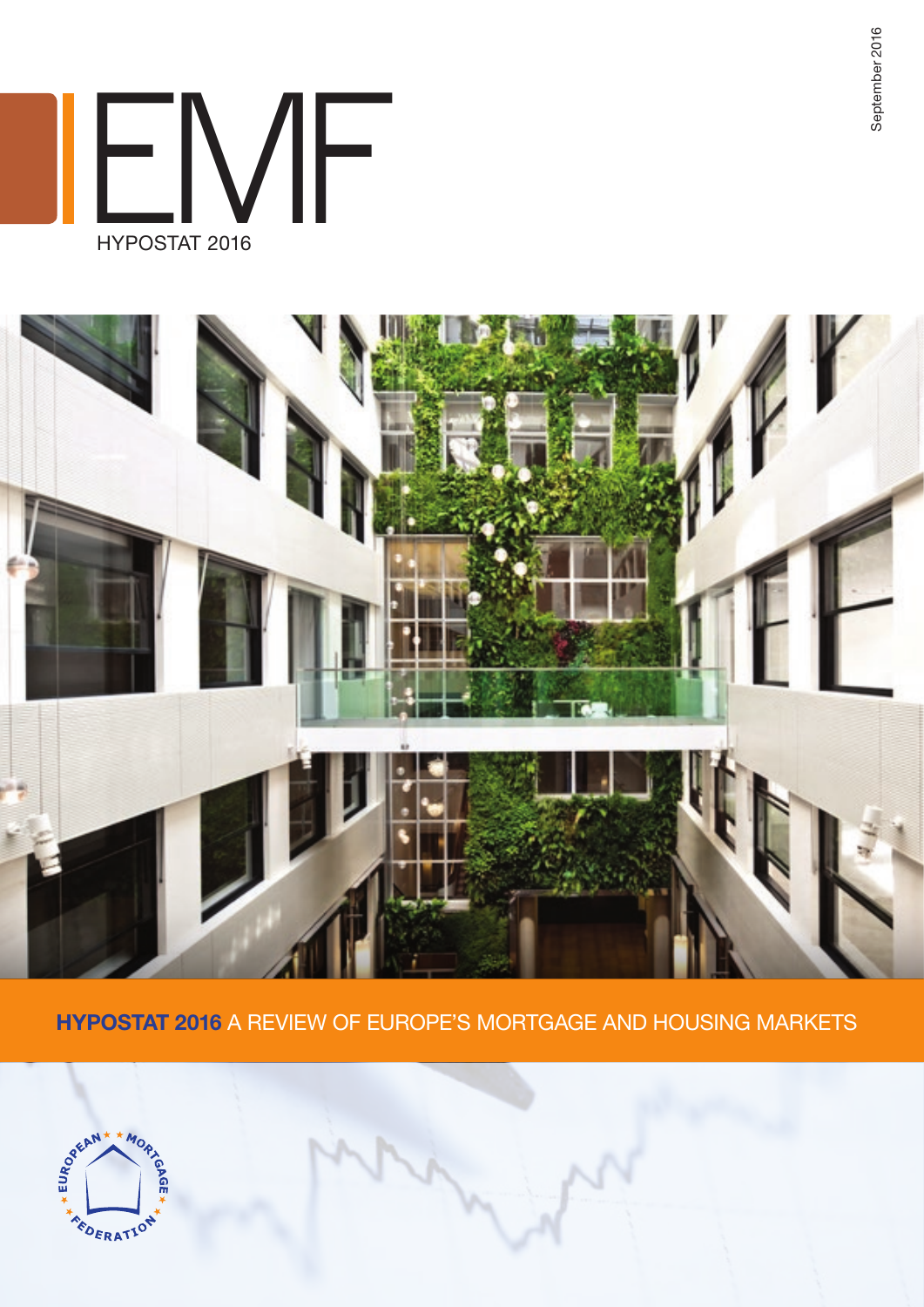# **Disclaimer**

The entire content of this publication is protected by copyright. All rights reserved. No part of this publication may be reproduced, stored in a retrieval system, or transmitted in any other form or by any means: electronic, mechanical, photocopying, recording or otherwise, without the prior permission of the European Mortgage Federation – European Covered Bond Council.

# Contact details

EDITORS

Daniele Westig Economic Adviser E-mail: dwestig@hypo.org Tel: +32 2 285 40 40

# LIST OF CONTRIBUTORS OF DATA AND ANALYSIS

### AUSTRIA

Wolfgang Amann Institut für Immobilien, Bauen und Wohnen Gmbh amann@iibw.at

Karin Wagner Oesterreichische Nationalbank karin.wagner@oenb.at

BELGIUM Frans Meel Union Professionnelle du Crédit (Febelfin) frans.meel@febelfin.be

**BULGARIA** Maria Pavlova European Mortgage Federation – European Covered Bond Council

mpavlova@hypo.org Daniele Westig

European Mortgage Federation – European Covered Bond Council dwestig@hypo.org

**CROATIA** Alen Stojanovi**ć** University of Zagreb, Faculty of Economics and Business astojanovic@efzg.hr

Branka Tuškan University of Zagreb, Faculty of Economics and Business btuskan@efzg.hr

**CYPRUS** Ioannis Tirkides Bank of Cyprus ioannis.tirkides@bankofcyprus.com

CZECH REPUBLIC Lukáš Kučera Česká spořitelna, a.s. lkucera@csas.cz

**DENMARK** Kaare Christensen Association of Danish Mortgage Banks kc@rkr.dk

**ESTONIA** Olavi Miller Eesti Pank olavi.miller@eestipank.ee

FINLAND Valtteri Vuorio Federation of Finnish Financial Services valtteri.vuorio@fkl.fi

**FRANCE** Emmanuel Ducasse Crédit Foncier Immobilier emmanuel.ducasse@ creditfoncierimmobilier.fr

**GERMANY** Thomas Hofer Verband deutscher Pfandbriefbanken (vdp) hofer@vdpresearch.de

**GREECE** Calliope Akantziliotou Bank of Greece cakantziliotou@bankofgreece.gr

**HUNGARY** Gyula Nagy FHB Mortgage Bank nagy.gyula@fhb.hu

IRELAND Anthony O'Brien Banking & Payments Federation Ireland anthony.obrien@ibf.ie

**ITALY** Marco Marino Associazione Bancaria Italiana marco.marino@abi.it

LATVIA Jekaterina Selgova Latvijas Banka jekaterina.selgova@bank.lv

LITHUANIA Jonas Grincius Banka Citadele grinciusjr@hotmail.com

# CONTRIBUTORS TO HYPOSTAT ARTICLES

#### Philipp Deschermeier

Cologne Institute for Economic Research deschermeier@iwkoeln.de

Björn Seipelt Cologne Institute for Economic Research seipelt@iwkoeln.de

Michael Voigtländer Cologne Institute for Economic Research voigtlaender@iwkoeln.de

Shoichiro Konishi Japan Housing Finance Agency (JHF) konishi.9rh@jhf.go.jp

Luca Bertalot Secretary General E-mail: lbertalot@hypo.org Tel: +32 2 285 40 35

LUXEMBOURG Daniele Westig European Mortgage Federation – European Covered Bond Council dwestig@hypo.org

MAI TA James Bonello Malta Bankers' Association info@maltabankers.org

NETHERLANDS Nico de Vries ING Bank nico.de.vries@ing.nl

POLAND Agnieszka Nierodka

Polish Mortgage Credit Foundation a.nierodka@ehipoteka.pl

PORTUGAL Alexandra Ponciano Caixa Economica Montepio Geral amponciano@montepio.pt

ROMANIA Ştefan Dina Romanian Banking Association stefan.dina@arb.ro

SLOVAKIA Paolo Colonna European Mortgage Federation – European Covered Bond Council pcolonna@hypo.org

## **SLOVENIA**

Andreja Cirman University of Ljubljana andreja.cirman@ef.uni-lj.si

Daniele Westig European Mortgage Federation – European Covered Bond Council dwestig@hypo.org

## **SPAIN**

Lorena Mullor Asociación Hipotecaria Española lorena.mullor@ahe.es

Kathryn Laflamme Canada Mortgage and Housing Corporation (CMHC) klaflamm@cmhc-schl.gc.ca

David Paul Rosen DRA Consultants, Principal david@draconsultants.com Amílcar Langarica Asociación Hipotecaria Española amilcar.langarica@ahe.es

**SWEDEN** Christian Nilsson Swedish Bankers' Association christian.nilsson@swedishbankers.se

UNITED KINGDOM Mohammad Jamei Council of Mortgage lenders mohammad.jamei@cml.org.uk

ICELAND Magnus Arni Skulason Reykjavik Economics ehf magnus@reconomics.is

JAPAN Shoichiro Konishi Japan Housing Finance Agency (JHF) konishi.9rh@jhf.go.jp

**NORWAY** Michael H. Cook Finance Norway mhc@finansnorge.no

RUSSIA Andrey Tumanov Agency for Housing Mortgage Lending atumanov@ahml.ru

**TURKEY** Yener Coşkun Capital Markets Board of Turkey, MRICS ycoskun@spk.gov.tr

Daniele Westig European Mortgage Federation -

European Covered Bond Council dwestig@hypo.org

Note: The views and positions expressed in this publication are of the authors alone, and should not be interpreted as necessarily being those of the institutions to which they are affiliated.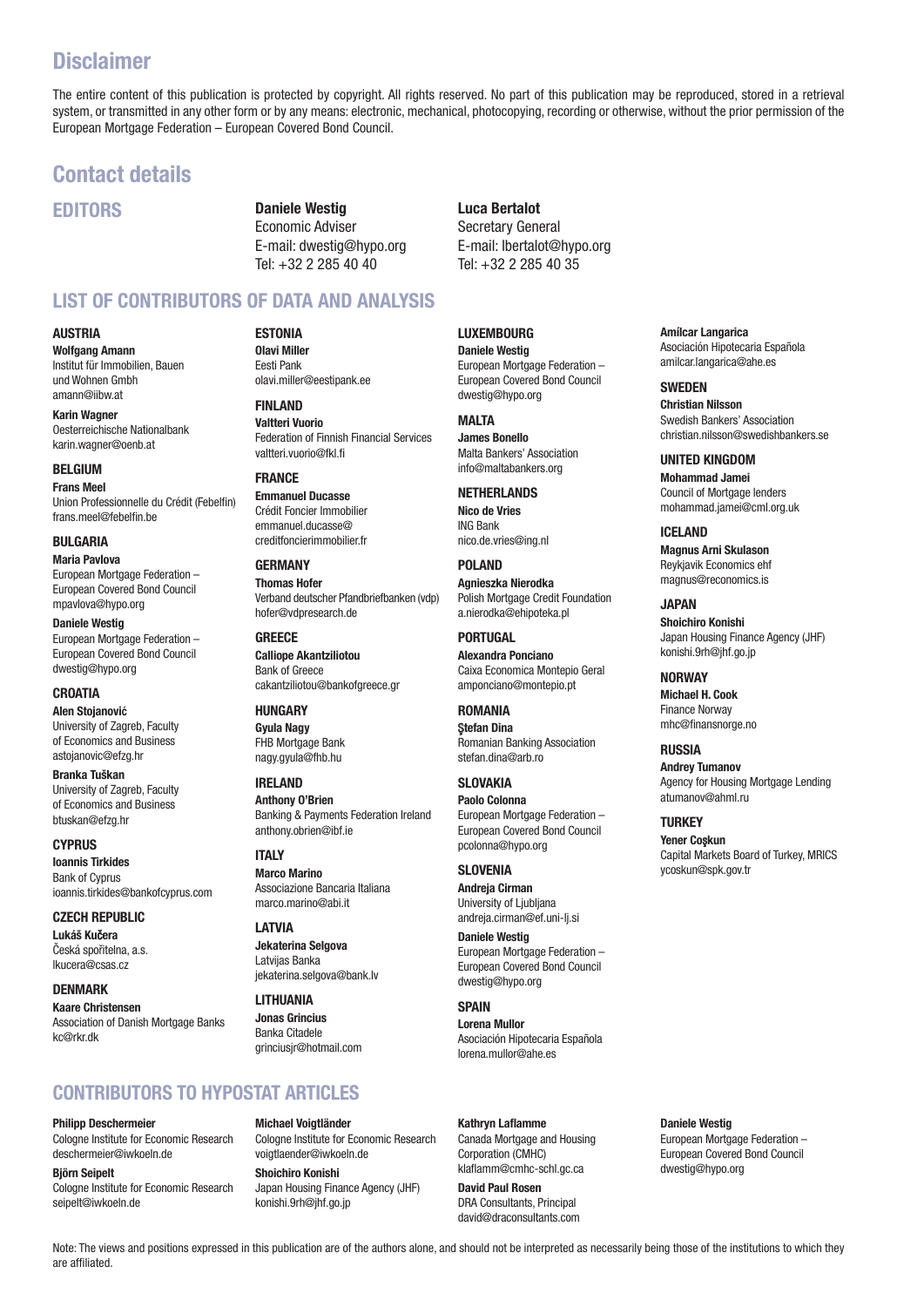# The energy efficient dimension in the mortgage market: an international comparative review

*By Shoichiro Konishi, Japan Housing Finance Agency; Kathryn Laflamme, Canada Mortgage Housing Corporation; David Rosen, PhD, DRA, United States (and editor); Daniele Westig, European Mortgage Federation*

## Introduction

At the recently convened Paris Climate Summit (Conference of the Parties 21 – COP21), 196 countries agreed to strengthen the global response to climate change. The COP21 Agreement seeks to hold the increase in global average temperature to well below 2°C above pre-industrial levels, and down to 1.5°C above pre-industrial levels (1850-80) by 2050.

National governments have submitted comprehensive Intended Nationally Determined Contributions (INDC), which detail their national climate change efforts in a transparent and comparable way. However, the sum of current pledged INDCs is more in line with total warming of 3°C than one of less than 2°C, creating a need for the private sector to scale up their efforts and support large scale actions to reduce emissions.

The countries involved in COP21 send a strong message to capital markets, creating a degree of certainty about their future engagement in low carbon transformation. As a result, interest in climate friendly finance has increased in magnitude with the successful COP21. Financial institutions report increased demand for environmentally responsible investment products. 2015 represented the highest yearly issuance volume of green bonds, USD 41.3 billion. COP21 aims to increase capital flows for project financing to lower GHG emissions and pursue environmentally sustainable development.

The UN, World Bank, European Investment Fund, the European Commission, European Central Bank and numerous development financial institutions (DFIs) have long recognised a growing link between finance and environmental challenges. They have established green initiatives to bring about systemic change in finance to a support more sustainable world.

In August of 2016, the World Economic Forum, for the first time in its history, found that failure to mitigate and adapt to climate change constitutes the global risk with the greatest potential impact and likelihood over the next decade (Global Risks Report 2016). The Forum found that financial institutions "suffer from an alamring lack of standrised and comparable climate-risk information, which keeps investors and policy makers from accurately incorporating these risks into their decisions."

Housing is crucial to Energy Efficiency policy. In 2011, residential real estate accounted for 18% of global energy consumption (US Energy Information Agency (US EIA)). It is also responsible for an important part of GHG emissions. The US Environmental Protection Agency (US EPA) reports that residential and commercial real estate sectors account for 33% of total GHG emissions in the US Europe's buildings are responsible for 38% of total energy demand in the EU (BPIE, October 2014). In 2012, residential buildings contributed 26% of final energy consumption in the EU, nearly double that of non-residential buildings, 14% (Eurostat). By improving the EE of buildings alone, the EU's total energy consumption could be reduced by 5-6% and CO<sub>2</sub> emissions by 5%.

This article profiles nearly four decades of policy and practice in the United States, Japan, Canada and Europe, focused on improving the Energy Efficiency (EE) of buildings, particularly in the residential sector. Authors from each of these regions provide an overview of policy, industry practice, research, fiscal and financial market support for residential EE efforts.

In Japan, the government has established and developed EE standards and EE performance grades for houses since 1980. Utilising those standards and performance grades, the Government Housing Loan Corporation and its successor, the Japanese Housing Finance Agency, have provided financial incentives for those houses with a focus on increasing EE associated with their mortgage finance and securitisation business.

For nearly four decades, the United States has pursued EE building codes at the state level, and EE mortgage lending financial subsidies for residential retrofits, as well as robust experimentation through a wide range of mechanisms. Financial incentives, tax incentives, capital markets, technical assistance, utility company partnerships, subsidies have all been used to encourage home EE and and research has been conducted to prove the efficacy of EE mortgages on energy consumption, home values and mortgage risk. The US has also pursued the establishment of a variety of home energy rating systems (HERS) to predict a home's energy consumption.

In Canada, an EnerGuide rating system (ERS) was developed by Natural Resources Canada (NRCan) to evaluate and label the EE performance levels of new and existing homes. Currently, all mortgage insurers in Canada offer a program that includes partial mortgage loan insurance premium refunds to borrowers who qualify with more energy efficient homes.

In Europe, the European Commission (EC) has described EE as the EU's biggest energy resource and one of the most cost-effective ways to enhance the security of its energy supply and decrease greenhouse gas emissions. A number of policy and fiscal measures have been adopted by the EC to promote residential EE. Notably, the European Mortgage Federation-European Covered Bond Council (EMF-ECBC) has developed a green mortgage action plan to engage the mortgage industry, capital markets, valuers, banking regulators, utilities, and EE engineers in an effort to promote EE among home buyers and the mortgage industry at large.

It should be noted that this article focuses on owner-occupied home EE retrofits. The US, EU and Japan have pursued EE retrofit efforts for rental housing as well. In the US, a special emphasis has been placed on EE retrofits for affordable rental housing. That said, this article focuses its attention on the owner- occupied mortgage market and their EE retrofit programs.

## Japan

## Energy Efficient Houses in Japan

The Act on the Rational Use of Energy was enacted in 1979 as Japan experienced the oil crisis in 1970s, in which EE standards of factories, transportation and buildings were stipulated. The measures were enhanced when the act was amended, e.g. in 1998 substantially as the Kyoto Protocol was adopted in COP3 in 1997.

Responding to the Act, EE standards for houses were stipulated in 1980. Thereafter, EE performance grades were stipulated so that consumers could compare the standards more easily, which are now called thermal insulation performance grades. The higher the standard, the greater is the grade number. The standards and grades were both stipulated by the government. The relation of the standards and grades is indicated in Figure 1, the classifications of which are used for EE mortgages provided by Japan Housing Finance Agency.

## EE Mortgages Provided By Japan Housing Finance Agency (JHF) (Former Government Housing Loan Corporation (GHLC)

## JHF (Former GHLC)

The government has been providing incentives of tax reduction, subsidies and EE house points exchangeable for commodities and other incentives to promote EE of houses, including the subsidies to the EE mortgages provided by JHF.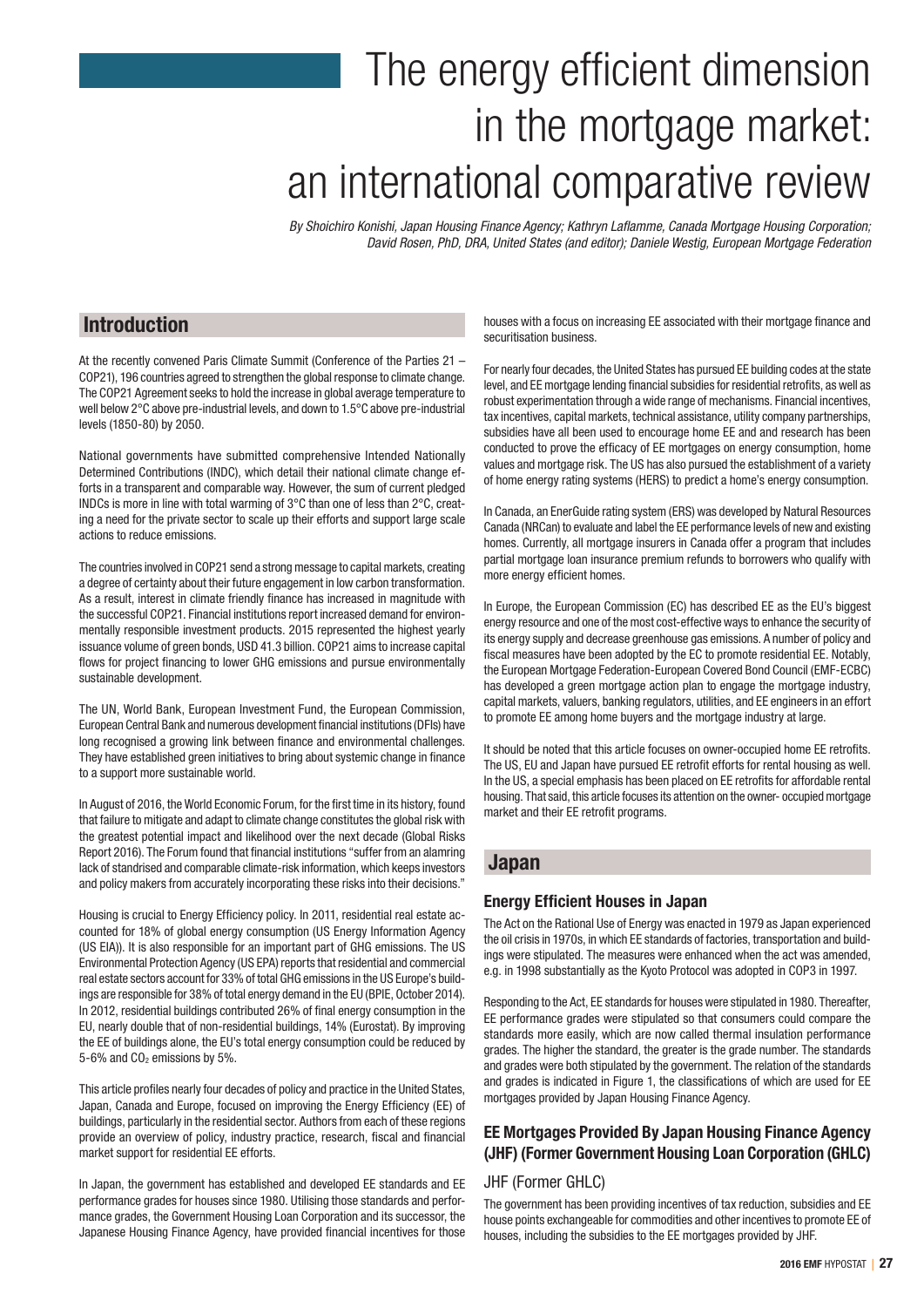#### FIGURE 1 EE Standards and Flat35, and Others

| EE standards, etc.              | <b>Thermal insulation</b><br>performance grades, etc. | <b>Energy consumption for</b><br>heating and cooling in<br>houses per annum <sup>(2)</sup> | Share in the all<br>existing houses <sup>(4)</sup> | <b>Flat35 product types</b>                                                                              | <b>Flat35 interest rates</b><br>(As of August 2016) $(6)$      |
|---------------------------------|-------------------------------------------------------|--------------------------------------------------------------------------------------------|----------------------------------------------------|----------------------------------------------------------------------------------------------------------|----------------------------------------------------------------|
| Prior to the year 1980 standard | Grade 1                                               | 56 GJ                                                                                      | 61%                                                | Non Flat35                                                                                               |                                                                |
| The year 1980 standard          | Grade 2                                               | 39 GJ                                                                                      | 21%                                                | Flat35                                                                                                   | $0.90\%$                                                       |
| The year 1992 standard          | Grade 3                                               | 32 GJ                                                                                      | 14%                                                | Flat35                                                                                                   | 0.90%                                                          |
| The year 1999 standard          | Grade 4                                               | 22 GJ                                                                                      | 4%                                                 | Flat35S interest rate<br>B type (For the first<br>5 years $\Delta 0.3\%$ per<br>$annum)$ <sup>(5)</sup>  | For the first 5 years<br>0.60%, the remaining<br>period 0.90%  |
| Leading standard $(1)$          | First energy<br>consumption grade $5(1)$              | (3)                                                                                        |                                                    | Flat35S interest rate<br>A type (For the first<br>10 years $\Delta 0.3\%$ per<br>$annum)$ <sup>(5)</sup> | For the first 10 years<br>0.60%, the remaining<br>period 0.90% |

*(1) The leading standard that is stipulated in Act on the Improvement of Energy Consumption Performance of Buildings in 2015. The grades based on first energy consumption are stipulated, rather than the grades based on thermal insulation performance.*

*(2) Source : Ministry of Land, Infrastructure, Transport and Tourism Scale : Gigajoule*

<sup>(3)</sup> First energy consumption of the houses that satisfy "first energy consumption grade 5" is reduced by some 10% compared to that of the houses that satisfy "thermal insula*tion performance grade 4" with general equipment.*

*(4) Source : Ministry of the Environment, As of the year 2005*

*(5) There are additional EE standards for the houses to adopt Flat 35S interest rate B type or A type other than the standards that are indicated in this figure regarding specificities for detached houses or other types of buildings. These standards represent a marginal set with respect to those represented in the table.*

*(6) The lowest interest rates for Flat 35 of repayment term 21 to 35 years and maximum LTV 90%.*

GHLC was founded in 1950 and was fully owned by the government. GHLC had funded 19.41 million houses by the end of FY2006, which occupied 30% of the houses built after the World War II in Japan. GHLC mainly had provided long term fixed rate mortgages directly to the customers. The rights and obligations of GHLC were succeeded to by JHF in FY2007. JHF mainly provides long term fixed rate mortgages through their securitisation business.

Both GHLC and JHF have established proprietary technical standards of housing construction besides the general building standards applicable to all houses. Furthermore, they have promoted the quality of the houses by providing incentives of additional loan amounts and interest rate reduction to the higher quality houses that satisfy the EE and other standards important to the government policy. JHF has also conducted house inspections to supply mortgages. Some 10% of all JHF staff are architects and engineers, who establish proprietary technical standards and house inspection schemes. This is a significant commitment of staff resources by JHF, whose principal mission serves as a housing finance institution.

## Flat35

Flat35 is the long term fixed rate mortgage (the interest rate is "flat" for 35 years) that is provided through the securitisation business, in which JHF purchases mortgages executed by private financial institutions and securitises them to MBS. There have been more than one million applications so far.

One of the basic technical standards for Flat35 is "thermal insulation performance grade 2" equivalent. The grade 2 could save some 30% of heating and cooling energy in houses per annum compared to the grade 1 that conducts no EE measures, which doesn't satisfy Flat35 technical standards.

#### Flat35S(Special)

#### • Flat35S

The interest rate of Flat35S is reduced by a certain rate from that of Flat35 when the house satisfies one of the four high technical standards regarding EE, earthquake resilience, elderly accessibility, and durability and flexibility. This scheme was launched in 2005. The cost for the reduction has been subsidised by the government, as this measure is a policy mandate.

There are two interest rate types of Flat35S. JHF reduces 0.3% per annum for the first 5 years with Flat35S interest rate B type that satisfies "thermal insulation performance grade 4". JHF reduces 0.3% per annum for the first 10 years with Flat35S interest rate A type that satisfies "first energy consumption grade 5". The EE standards are shown in the Figure No. (1). Flat35S interest rate B type houses could save some 60% of heating and cooling energy in houses per annum compared to non Flat35 houses. Resident health also improves, as bronchial asthma and atopic dermatitis decrease in the EE house, owing to reduction of the temperature difference in houses and indoor air quality.

#### • Expansion In Economic Stimulus Measures

The interest rate reduction scale and term of Flat35S has been temporarily expanded several times by the government economic stimulus measures in the range of 0.3-1.0% and 5-10 years respectively. The government aimed at stimulating the economy and simultaneously promoting the enhancement of houses to address the policy issues.

#### • Flat35S Eco (The Measure For Great East Japan Earthquake In 2011)

A great earthquake hit East Japan in 2011, with nearly 20,000 people dead or missing. A big tsunami hit the nuclear power plant in Fukushima and electric power fell short. To revive the economy and promote EE for houses, Flat35S Eco was launched. The interest rate reduction scale was expanded from 0.3 to 1.0% in the disaster area and to 0.7% in the other area for about one year. Flat35S is used for EE to cope with the natural disaster as described.

#### • Measures For Existing Houses (Including Renovation)

It is critical to renovate the existing housing supply in Japan, with many vacant houses. In 2005, 61% of the total existing houses were without any EE measures. Therefore, special technical standards for existing houses to adopt Flat35S interest rate B type were stipulated, which simply require the use of double sashes or insulating glass in the doors and windows. Furthermore, a new program will be launched this October where the interest rate reduction scale will be expanded from 0.3% to 0.6% when the existing house after renovation satisfies Flat 35S regular technical standards. These are not temporary but permanent programs.

#### • Rental Houses

JHF provides direct loans with long term fixed interest rates for EE rental houses for households with small children and those with nursing services for the elderly. This is another priority for government policy. EE requirement is "thermal insulation performance grade 4". JHF also promotes EE of rental houses whose qualities tend to be lower than the owner occupied houses.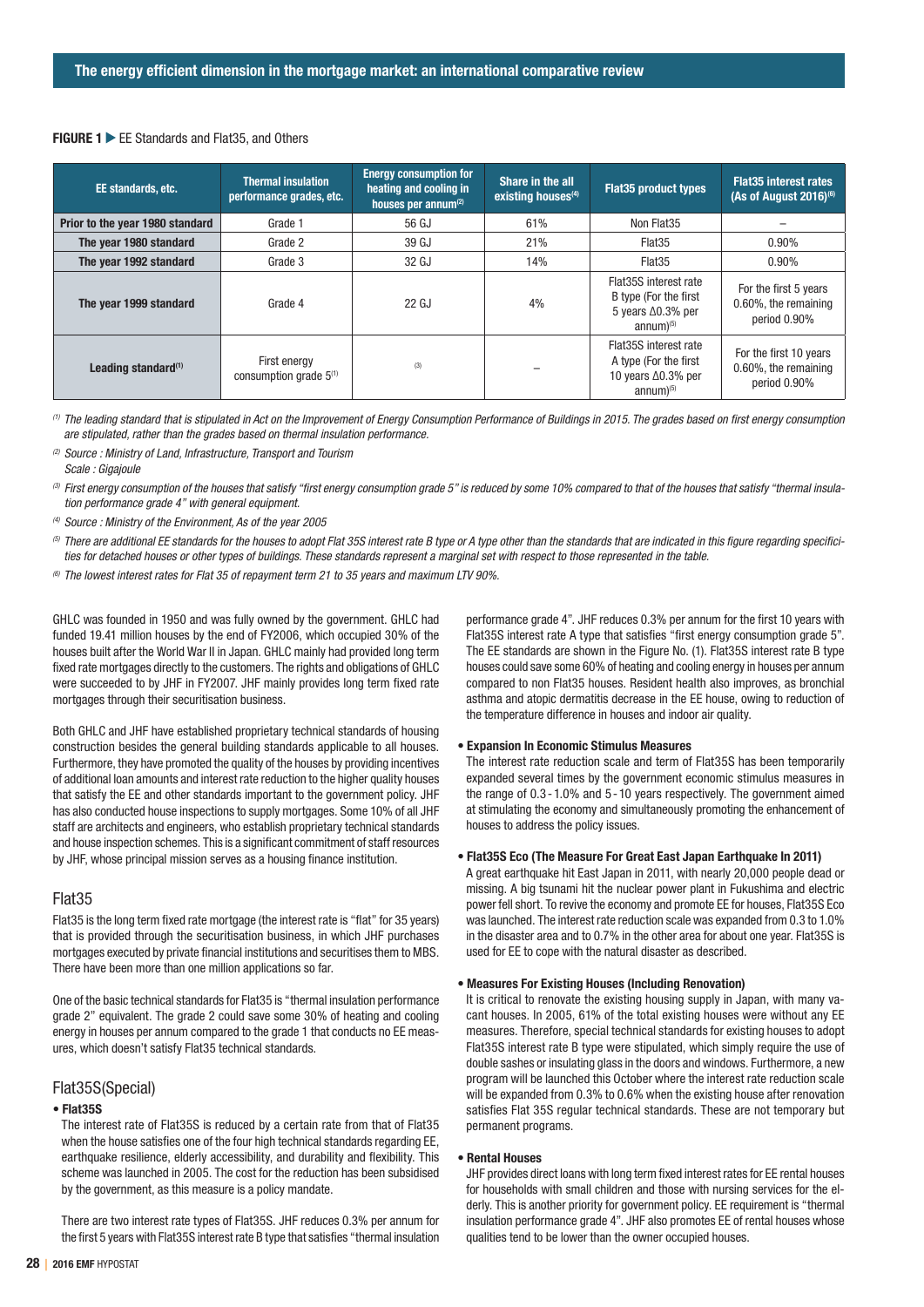#### • House Inspection

JHF conducts proprietary house inspections to provide Flat35, including a check if the house meets technical standards for Flat35S. There are three stages for house inspections for newly built detached houses: (1) drawings inspection; (2) on-site inspection on completion of roof construction; and (3) on-site inspection on completion. For condominiums, there are two inspections: (1) drawings inspection; and (2) on-site inspection on completion. JHF also conducts house inspections for existing houses and rental houses. JHF contracts out house inspection operations to the private inspection institutions and local government units, e.g. to some 125 private inspection institutions for Flat35, so that JHF may conduct house inspections all over Japan.

## EE Mortgages by Private Financial Institutions And Local Government

Some private financial institutions and local government units provide EE mortgages by reducing the interest rates or subsidising. Nevertheless, they are not popular products. The mortgage interest rates of private financial institutions are so low (0.625% for ARM, as of August 2016) that they could hardly reduce the interest rates or provide incentives. They don't seem to find the advantage of promoting EE houses with some costs to increase their mortgage portfolio. The local government units seem to focus more on the higher priority policies such as decreasing birth-rate and aging population than EE policy with their limited budgets.

## Future Policy Direction for EE Houses

In 2020 when Tokyo Olympic and Paralympic Games will be held, the government will impose some EE standards to all the new houses for the first time in Japan. The government seeks to make the ZEH house (Net Zero Energy House, producing the same energy as consumed at the house) to be the standard house (more than the half of new houses) by 2020. JHF may be required to promote EE more by providing mortgages with interest rate reduction and other incentives responding these government policies.

## Europe

#### Current Situation in Europe and Legal Framework

Buildings are responsible for the largest share of European final energy consumption (40%) and they represent the greatest potential to save energy - 80% of existing buildings in the EU were built before 1990 with very limited, energy-related building codes and the energy intensity of heating per floor area is two times higher than any other region of the world (Figure 2a and 2b).



*\* The sample is of 27 EU Member States (Latvia has no data available)*

<sup>1</sup> Energy Efficiency Financial Institution Group (EEFIG). 2015. Energy Efficiency – the first fuel for the EU Economy How to drive new finance for energy efficiency investments. Available: https:// ec.europa.eu/energy/sites/ener/files/documents/Final%20Report%20EEFIG%20v%209.1%20 24022015%20clean%20FINAL%20sent.pdf

Buildings are long-term assets expected to remain useful for 50 or more years and 75-90%<sup>1</sup> of the EU's existing building stock is expected to still be in use in 2050. The principal challenge for Europe's EE policies for buildings is to improve and upgrade the existing building stock, as demolition rates (0.1% per year) and renovation rates (1.2% per year) are very low and only 1% of new builds are highly energy efficient.

The European Commission describes EE as the EU's biggest energy resource, one of the most cost effective ways to enhance the security of its energy supply and decrease GHG emissions. By improving the EE of buildings, total EU energy consumption could be reduced by  $5\%$ -6% and  $CO<sub>2</sub>$  emissions by  $5\%$ <sup>2</sup>. The EU has set itself an overall 20% energy savings target by 2020 and is now considering increasing this to a 30% target by 2030. The Energy Efficiency Financial Institutions Group (EEFIG) calls for EE to be viewed as "the first fuel, because it is competitive, cost effective and widely available". The Group cites EE as the most cost effective approach to reducing the EU's reliance on energy imports, costing more than EUR 400 billion per year. Meeting this goal will require an estimated EUR 100 billion annually in investment up until 2030, with approximately EUR 65-70 billion per year in the residential EE sector<sup>3</sup>.

The EEFIG calls for the direct support of EE retrofits to buildings, including housing, as a priority for the European Structural and Investment Funds, Horizon 2020, ETS Revenues (Emission Trading System). Each Member State decides on the use of its EU ETS revenues. However, the EU ETS Directive recommends that at least 50% of these revenues be used for climate action interventions including research and development in EE and clean technologies.

In 2014, DG Energy called for Member States to include Energy Performance Certificates (EPCs) as a requirement for the use of public funds for building retrofits. Member States have developed a wide range of EPCs throughout Europe, with some being much more capable of predicting a building's energy consumption. The Cohesion Policy Program 2014-2020 provides EUR 23 billion, which could be applied to large-scale EE retrofit programmes.

EE in the residential sector benefits from a wide range of policy actions, such as regulatory and financial/fiscal measures, as well as information- and awarenessraising measures, voluntary agreements, infrastructure investment (smart-metre roll outs), market based instruments, and others. Regulatory measures mostly relate to the implementation of the Energy Performance of Buildings Directive (EPBD), including minimum energy performance requirements and certificates for new and existing buildings and inspections of water boilers and air conditioning systems, and the Ecodesign Directive, including EE standards for appliances and equipment. Moreover, to help reach the 20% target, the Energy Efficiency Directive's (EED) Article 7 requires Member States to establish an "energy efficiency



FIGURE 2a Internal Housing Stock age structure in the EU\* FIGURE 2b Internal Energy Consumption of Buildings in the EU

2 European Commission. Available at: https://ec.europa.eu/energy/en/topics/energy-efficiency/buildings

<sup>3</sup> European Commission – Communication: Energy Efficiency and its contribution to energy security and the 2030 Framework for climate and energy policy (COM(2014) 520 final)

*Source: Eurostat*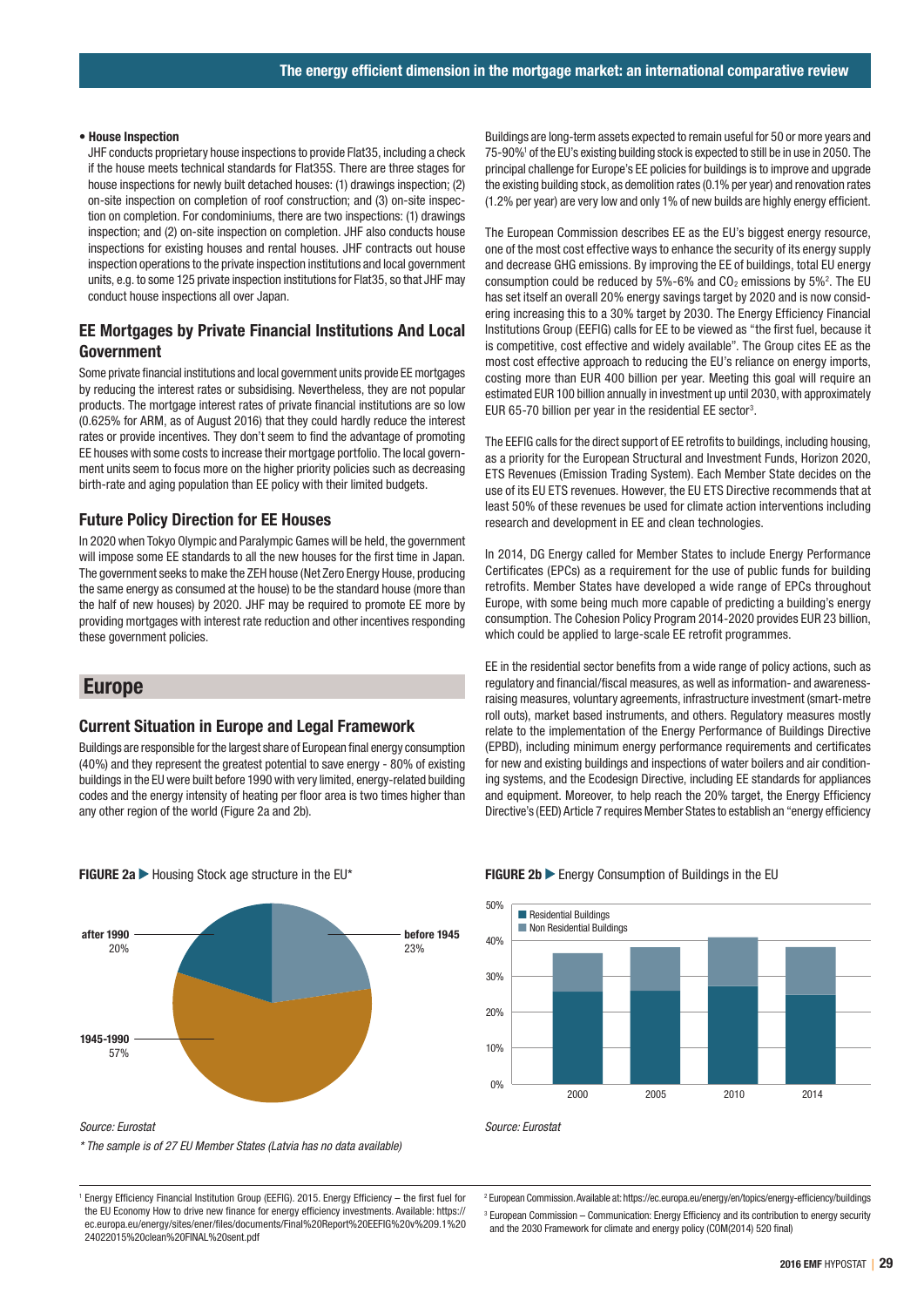obligation" scheme, which obliges EU energy companies to achieve yearly energy savings of 1.5% of annual sales to final consumers<sup>4</sup>. In order to reach this target, companies have to carry out measures which help final consumers improve EE. This may include improving the heating system in consumers' homes, installing double glazed windows, or better insulating roofs to reduce energy consumption.

Financial and fiscal measures that support EE improvements in the EU include grants and subsidies. A few Member States (France, Germany, Greece, the Netherlands and Portugal) offer loan programmes. Tax relief on EE upgrades for households is reported for Denmark, Finland, France, Germany, Greece, Italy, the Netherlands and Portugal. Six Member States (Austria, Denmark, Estonia, Germany, the Netherlands and Sweden) have put in place energy taxes that aim to change behavioural and investments in EE. Smart meters are expanding for to residential customers in Austria, Cyprus, Denmark, Finland, France, Greece, Ireland, Latvia, Malta and the United Kingdom.

At EU level, the European Commission has increased the amount of public funds available for EE. However, it has also suggested that there is a need to boost private EE investments. And this is where the EU Mortgage and Covered Bond Industries have a contribution to make.

## The EMF-ECBC Green Mortgages Action Plan

With the EU's EE of buildings target and the necessary funds required to meet it in mind, the importance of which has been underlined by the COP21 Agreement, the EMF-ECBC believes there is a clear role for a private, bank financing initiative to support households in making EE improvements to their homes. The mortgage industry can play a leading role in developing a pan-European private financing initiative for the EE improvement of residential buildings, which is entirely independent from, but complementary to, public funds or tax incentives and utility rebates.

The EMF-ECBC initiative (the initiative) clearly supports three political priorities:

- Financial Stability the initiative triggers market due diligence for consumers, mortgage lenders, bond issuers and investors, reduces borrowers' default, de-risks banks' balance sheets and management of non-performing loans and enhances transparency and pricing in the market by adding a green factor to real estate.
- SME & Growth the initiative boosts the development of market and technological innovations, provides dedicated resources for specialised small and medium enterprises (SMEs) active in EE retrofit.
- Energy Efficiency the initiative motivates borrowers to undertake EE investments, therefore reducing energy consumption and improving their financial resilience.

The EMF-ECBC initiative is based on two key assumptions:

- Firstly, that retrofitting has a positive impact on property value studies in the EU and individual Member States have consistently proved this link to be true (between 5% and 12% depending on MS and location); and
- Secondly, that EE borrowers have a lower probability of default. This is because the consumer has more disposable income as a result of savings on the energy bill.

These assumptions drive the incentive chain which provides the business case for the initiative. The initiative provides a micro economic incentive for all of the actors in the chain:

Borrowers are incentivised to improve the EE of their homes for a preferential interest rate or for additional funds on the same terms as the mortgage loan. They benefit from lower operating costs for their home. Research<sup>5</sup> in the US shows that borrowers financing EE properties have a 32% lower probability of default on their loan, due to lower energy bills. This will prove beneficial for lenders if the EE mortgage loans on their balance sheet were recognised as a lower risk and therefore supporting better capital treatment by regulators. For investors, particularly in the current low yield landscape but likely beyond, the initiative will provide attractive interesting portfolio diversification opportunities for 'green'

investments. The initiative also creates incentives to make existing green assets more visible, i.e. by segregating EE assets. Finally, this initiative, by encouraging EE improvements which increase the value of the property, protects homeowners and collateral holders against a 'brown discount', ensuring wealth conservation for borrowers and risk mitigation for lenders and investors.

The initiative aims to provide a preferential interest rate for mortgages for newly built dwellings or existing ones which undergo renovation. Regarding retrofit of existing dwellings, by factoring in the increased value of EE improvements, the lender, by maintaining the LTV ratio of the property unchanged, has freed capital which can be used to finance the EE retrofit. In this way SMEs active in EE will also benefit.

In order to quantify the amount of actual improvement, a robust set of indicators have to be developed. The EMF-ECBC proposes a three pillar approach combining in the short term (1) the Energy Performance Certificate (EPC) introduced by the EU's EPBD; (2) a consumption indicator, such as the household's energy bill taking into account the composition of the household and adjusting for different weather conditions; and (3) an alternative demand indicator in the longer term. The last indicator, still to be determined, will provide a real time measure between the energy used by the property before and after the retrofit. Until (3) is fully operational, it will be necessary to rely on (1) and (2).

Incidentally, the consumption and demand indicators will play other key roles as well by: (1) encouraging good consumer energy behaviour (energy bills) (see below) and (2) potentially supporting the EMF-ECBC's mechanism to provide additional funds.

### Implementation of the Initiative

The EMF-ECBC roundtable events in October 2015 and February 2016, together with a series of bilateral discussions with relevant stakeholders have identified a set of criteria needed for the implementation of this initiative:

- A clear set of principles which enable flexibility at national level but ensure a minimum common denominator.
- A clear definition of an EE mortgage which needs to be aligned with the regulatory benchmarks in the European legal framework.
- The establishment of a 'data warehouse' in order (1) to understand the correlation between EE and the probability of default of the borrowers and (2) to clearly register the link between property, energy rating and loan performance so that these can be identified for 'green ' funding purposes.
- The establishment of an energy passport which records the EE history of a property.

This initiative will be managed by a governance structure comprising:

- Technical Committees to provide a definition and metrics on which to build the quantitative market analysis, with a focus on the financial, EE and valuation/data aspects of the initiative
- An Advisory Council with representatives from the World Bank and the EU Commission
- A Steering Committee with representatives from mortgage lenders, mortgage/banking associations, investment banks which will act as the decision body in charge of updating the initiative on an annual basis

On the 3<sup>rd</sup> of June 2016, the EMF-ECBC hosted a high level panel debate on "The Future Development of EU mortgage and Covered Bond Markets, and Implications of the Energy Efficiency Debate" at Ca' Foscari University in Venice. Panellists and participants, representing the interests of European mortgage lenders, covered bond issuers, investors, valuation experts, academics, the European Commission and the Basel Committee on Banking Supervision, exchanged views on the future role of banks in financing residential EE. Concluding more than a year-long effort, this event set the stage for the launching, in the coming months, of a pilot phase with a small number of relevant stakeholders to: (1) identify evidence of a positive impact of EE on property value and probability of default, and therefore bank risk by way of portfolio analysis, and (2) analyse the potential for and design of a concrete business case.

<sup>4</sup> http://eur-lex.europa.eu/legal-content/EN/TXT/PDF/?uri=CELEX:52013SC0451&from=EN

<sup>&</sup>lt;sup>5</sup> Bob Sahadi, Sarah Stellberg, Chao Yue, Nikhil Kaza, Roberto Quercia (2013); Home Energy Efficiency and Mortgage Risks; Institute for Market Transformation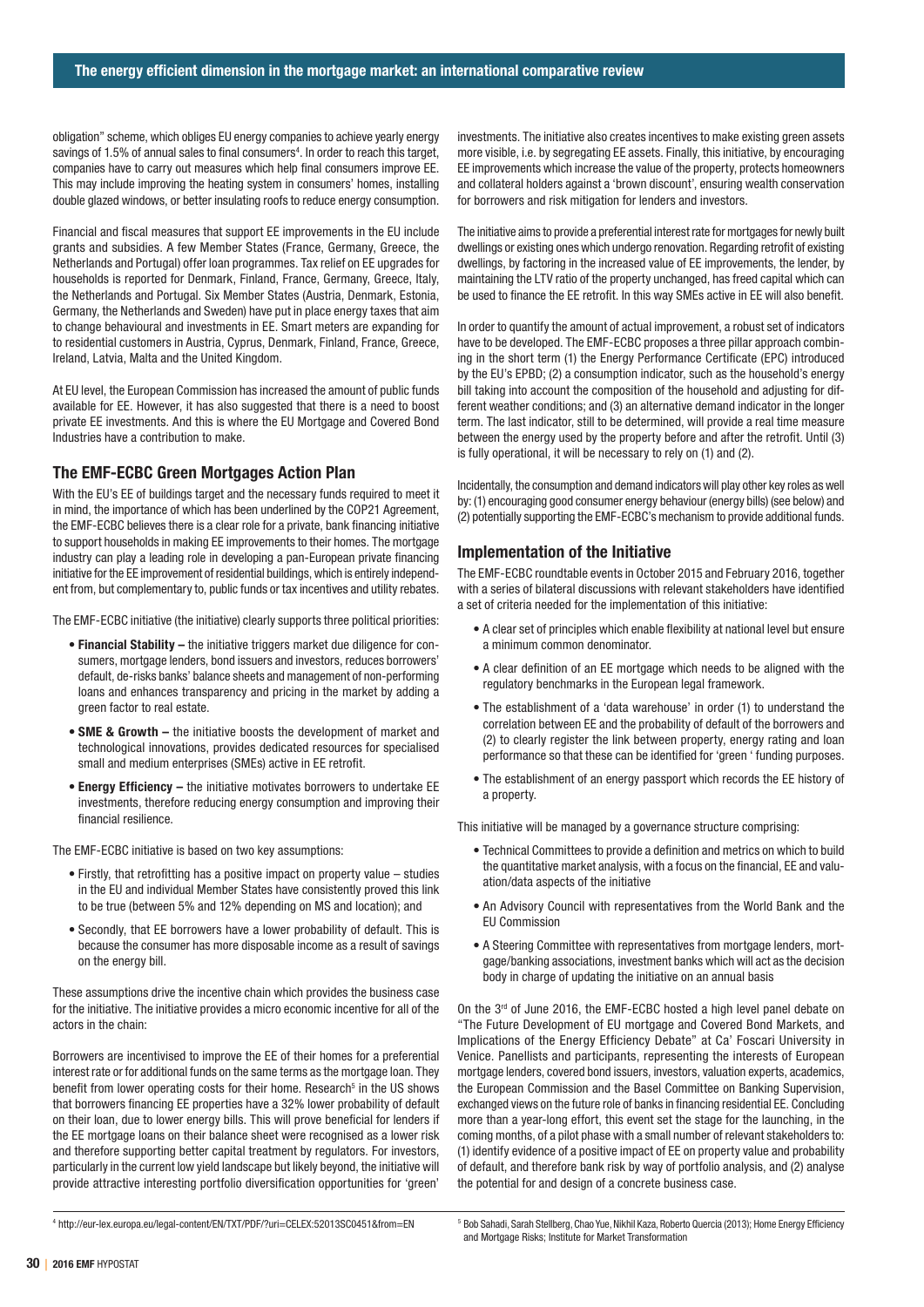## United States

The US has engaged in very large scale residential building EE retrofit and finance efforts for more than three decades. Utilities, regulated by state governments in the US, face renewable energy portfolio standards (REPS), which establish quantified goals for the production of energy from renewable sources (e.g., solar, wind, geothermal). A growing number of state utility regulators are now adopting energy efficiency portfolio standards (EEPS) (New York, North Carolina), which require utilities to reduce energy consumption among their customers through EE retrofit programs. These efforts are supported by rebates and tariff reductions in support of EE and renewable energy home improvements. Mortgage lenders and mortgage insurers have specialised "green mortgage" programs, and the US tax code provides incentives for energy conservation and renewable projects. Federal cash subsidies (fiscal supports) for home EE retrofits, loan guaranties and related program total more than USD 10 billion over the last decade alone.

The Database of State Incentives for Renewables and Efficiency (DSIRE) website provides a comprehensive catalogue of state EE programs (rebate, grant, tax incentive, tariff reduction, finance, credit enhancement, secondary mortgage market) for home energy retrofit programs nationwide: http://www.dsireusa.org/.

In the United States, most states have substantially revised their building codes to require ever-greater EE. Led by California dating back to 1978 with its Title 24 building code standards, continuously strengthened by California through 2015, a variety of environmental certification systems have since emerged such as LEED, EnergyStar, Home Energy Rating System (HERS), GreenPoint rating and other systems. These building codes apply to new construction, and in some cases, to substantial renovation. They do not apply to stand-alone EE home retrofit projects.

#### Green Value

The "green value" of a building is defined by the impact on property value of EE and other environmentally friendly features, access to public transportation and other measures. Research on this topic usually focuses on the energy dimension of green value. The first attempts to assess green value in the US, and Europe (Germany and Switzerland) (Taffin, Rosen, 2015), estimated gains of around 5% for "green buildings," mostly commercial, characterised by regulator definitions or certifications.

A 2012 study in California assessed the effect of green labeling on the sale price of homes (Kok, Kahn). The study examined 1.6 million single-family home sales between 2007-2012 in California. However, of these homes only 4,321 were certified under the EnergyStar Version 2 format, GreenPoint rated, or LEED for Homes. The study controlled for a large number of variables that affect real estate pricing, and found a positive correlation between green labeling and price of 9% with an error of  $\pm$  4%. The authors calculate that with an average sale price of non-energy efficient/energy labeled homes in California of USD 400,000 during this period, a price premium for a certified green home equates to approximately USD 35,000 in value for a comparable nearby home. The authors note that the study's findings echo results from prior research in the commercial real estate sector.

A study published in the US Appraisal Journal documents that a home value increases USD 20 for every USD 1 decrease in annual energy costs. An analysis by the Pacific Northwest National Laboratory found that building a home that exceeds the Model Energy Code might result in annual energy savings of USD 170-425. Applying these findings to the analysis published in the Appraisal Journal would equate to an increased home market value of USD 4,250-10,625.

A 2015 study performed by the Lawrence Berkeley National Laboratory examined the effect of solar PV systems on home sale prices. The study examined 22,822 sales, 3,951 of which contained PV systems, during the period 2002-2013. PV sale price premiums averaged USD 4/W, or USD 15,000 for an average-sized 3.6-kW PV system. Statistically insignificant differences were found between new and existing home sales. This "PV Value" held consistently across states, housing and PV markets, and home types. The market appeared to depreciate PV systems in their first ten years, a rate which exceeds the rate of PV efficiency losses. The net cost of PV systems, taking into account government and utility subsidies, appeared to be the best proxy for market premiums. The authors note income-based estimates may perform equally well to estimate market premiums, if they can account for local utility tariff structures and subsidies. (Hoen, et al, 2015).

A small Colorado study was inconclusive in quantifying a value premium for EE of new and existing homes in a variety of Denver submarkets. On an individual case basis, the study did find positive values associated with measures of a home's EE. However, the authors conclude that "(s)tandardised documentation about EE appears to be in its infancy." (Desmarais, 2015, Colorado Energy Office).

In the United States, lenders and appraisers have been slow to recognise the value of EE homes. This is beginning to change. Both the US Appraisal Institute and the Appraisal Foundation have undertaken green value assessment programs for residential real estate. The Appraisal Foundation and the US Department of Energy have entered into a memorandum of understanding to help assure that the uniform standards of Professional Appraisal Practice (US PAP) are applicable for energy performance and green valuations, and that appraisers are trained in the application of these standards. The Appraisal Foundation issued an Evaluation of Green and High-Performance Property: Background and Core Competency in 2015, providing guidance on green valuations for residential, commercial, multifamily and institutional properties.

#### Energy Efficiency and Mortgage Risk

There is a paucity of research linking the EE rating of a home with the probability of default on the underlying mortgage for that home. However, those studies that have been conducted show promising correlations between mortgage and portfolio performance with green rating of the home (collateral). The Institute for Market Transformation conducted the only study in the US with researchers at the University of North Carolina Chapel Hill (Sahadi, et al, 2013). The UNC study examined actual loan performance data obtained from CoreLogic by assessing whether residential EE was associated with lower default and prepayment risks. The authors, accounting for loan, household and neighbourhood characteristics, constructed a study sample of 71,000 EnergyStar and non-EnergyStar rated single-family mortgages. About 35% of the total sample, or 21,000 homes, were EnergyStar rated. Nationally in the United States, the market penetration of the EnergyStar label in new housing construction is noteworthy, with approximately 25% of new US housing starts certified as EnergyStar in 2011. To earn an EnergyStar rating, a home must generally achieve a Home Energy Rating Score (HERS) of 85 or better, indicating at least a 15% improvement over homes built to the current market standard (2006 International Energy Conservation Code Standard), normalised to climate zone, size and type of house.

Controlling for other loan performance variables, the study found that owners of EnergyStar homes were, on average, 32% less likely to default on those homes rated EnergyStar, compared to comparable homes without such a rating. The authors note, "This finding is robust, significant, and consistent." Significantly, the study found that a borrower in an EnergyStar residence is 25% less likely to prepay the mortgage than a borrower in a home without such a designation. Furthermore, the study found that within EnergyStar rated homes, default risk continued to decline as the EE rating of the home improved. The authors conclude that the lower risk of default and prepayment associated with EE should be taken into consideration when underwriting home mortgages.

#### Energy Efficient Mortgages in the United States

Fannie Mae, Freddie Mac, FHA and the Veterans Administration (VA) have all adopted special underwriting guidelines to take into account EE of homes for mortgage underwriting. EE mortgages generally attribute more income to mortgage paying ability associated with lower projected energy costs of home ownership for the borrower. Some of these loans allowed for the financing of energy improvements at purchase, while others attributed alternative underwriting to homes with higher EE ratings. There is poor data availability on the origination of EE mortgages designed by these guarantee agencies.

In August of 2015, President Obama announced two home EE initiatives: (1) "stretched" underwriting by FHA for homes with better than average Home Energy Scores (Score); and (2) FHA approval of Property Assessed Clean Energy (PACE) financing on homes, in some cases.

FHA will expand its EE Homes (EEH) mortgage product to recognise the home's Score. Homes with scores of 6 or higher (on a ten point scale) will qualify for a 2% "stretch ratio" on a new or refinance mortgage. FHA housing debt-to-income ratio ("front end ratio") will be increased from 31% to 33%; the "back end" ratio, or total household debt to income, will increase from 43% to 45%.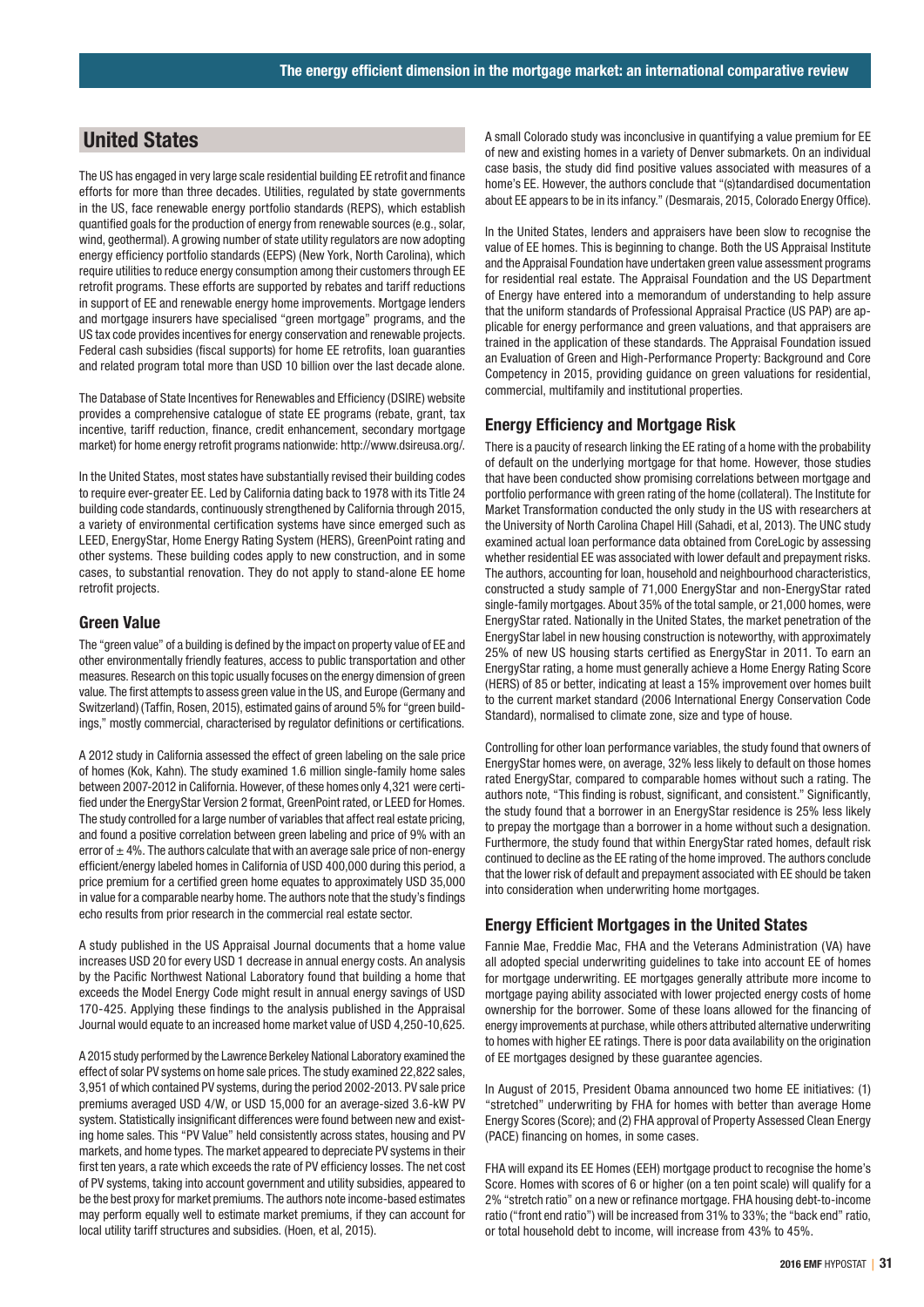FHA noted, in announcing the program, that a home's Score will be calculated by a home energy "Assessor", who inputs information about the home's characteristics into energy modelling software developed by the US Department of Energy and the Lawrence Berkeley National Laboratory. The Home Energy Scoring Tool software is designed to compare homes' performance, regardless of where they are located, or the number of occupants. FHA notes that the Score model is used primarily for existing homes. In contrast, the Home Energy Rating System (HERS) score is primarily used for new homes.

FHA's PACE program addresses a market acceptance challenge. PACE programs have been enacted in 30 states, and Washington, D.C. Under the PACE program, property owners receive financing for EE retrofits, which is repaid by property tax assessments on the homes. These assessments have a senior lien position the home's mortgage loan. FHA will make mortgage financing available on homes with subordinated PACE loans, under certain circumstances. FHA has issued guidance on the conditions it will approve financing for homes with PACE loans.

## Energy Efficiency Retrofit Loan Performance in the United **States**

The most recent and largest demonstration of home energy retrofit performance, with regards to both energy savings and EE retrofit loan repayment performance, is associated with the Better Buildings Neighborhood Program (BBNP) conducted with Stimulus Act funding by the US Department of Energy (DOE). DOE awarded USD 500 million dollars to 41 grantees throughout the US to conduct a wide range of EE retrofit programs for residential and commercial buildings. Of 99,000 implemented projects, 74,184 were residential EE retrofits, comprising 75% of total BBNP project retrofits. Total energy source savings within the residential EE retrofit programs were 3.0 MMBtus. BBNP program participants estimated energy savings of 22% with average actual savings of 15% for a 71% realisation rate. That is, 71% of projected energy savings were realised when building performance was measured post retrofit.

Of the 41 BBNP grantees, 36 used their DOE grant funds to support financing of EE retrofits. 18% of residential retrofit projects received loans. The US State and Local Energy Efficiency Network reports that 10-20% of residential EE retrofits nationally participated in financing, rendering the BBNP 18% financing rate within expected production. Several independent evaluations of the program found that financing was not important for most residential participants, but some participants reported that financing was very important for them. Of those that did take out loans, 73% gave high ratings to the role of the loan in their EE upgrade decision. Aggregate default rates on BBNP EE retrofit loans were less than 1%. Despite the very low default rate, EE retrofit loan production was low and did not reach levels necessary to attract broad interest among financial institutions. Multifamily rental EE retrofit loan programs have found similarly low default rates, with very high loan repayment performance.

As part of its research correlating EE performance and financial performance of residential real estate, DOE conducted a literature review of the impact of EE on the financial performance of commercial buildings. More than 50 studies were reviewed. (See Energy Efficiency and Financial Performance: A Review of Studies in the Market, March 2014, US DOE, Waypoint, for the complete bibliography.) The study originally sought to review all research on EE and financial performance, but the final product focused on "green labelled" buildings, using either a LEED [Leadership in Energy and Environmental Design] designation or Energy Star certification of DOE. The studies found positive correlations with EE designation and rental rates, occupancy rates, utility expenses, sales prices and construction costs. Preliminary correlations were found with tenant quality, occupant health, comfort and productivity, and capitalisation (cap) rates. Mixed results were found correlating to total operating costs.

## Canada

## National Policy Context

In the summer of 2016, the Government of Canada launched a national campaign to solicit input for the future of housing in Canada. One of the core principles

of this campaign is a focus on promoting environmentally sustainable and resilient homes that contribute to Canada's climate change goals. In 2015, the federal government committed to reducing greenhouse gas emissions (GHG) by 30% below 2005 levels by 2030. This signals the federal government's recognition that housing has a large impact on the environment and that there is growing interest for housing options that contribute to a cleaner environment and housing affordability. The residential sector is responsible for 15% of GHG emissions in Canada<sup>6</sup>.

Over 70% of Canada's housing stock was built in 1990 or earlier<sup>7</sup>. According to the 2015 Canadian Home Builders' Association Home Buyer Preference Study, 64% of homebuyers rated an overall EE home as a 'must have' item, and an additional 25% considered it a 'really want' item. Given the government and housing industry emphasis on EE combined with an aging Canadian housing stock, as Canadians look to renovate their homes, many mortgage lenders may seek to capitalise on this demand. This will in turn influence the mortgage market offerings for financing home renovations.

#### Regulatory Requirements

As construction in Canada is regulated by the provinces and territories, there is no coordinated, national approach to EE standards in housing that currently exists. National building codes are model codes and have no legal status unless they are adopted by a province, territory or municipal government. Because of this, Canadian jurisdictions have taken a variety of approaches to regulating greater energy and water-use efficiency in buildings, by either using their individual building codes, or applying legislation specifically addressing EE, or both. Noteworthy jurisdictions include the provinces of British Columbia and Ontario. British Columbia has a broad and comprehensive Climate Change program which includes energy code amendments. In May 2016, Ontario announced climate change legislation aimed at stimulating a shift to a low-carbon economy.

## Trend: Rise of Voluntary Labelling Standards for Housing

A particularly noteworthy trend in Canada is the rise in the development and deployment of a range of rating and labelling systems that characterise and communicate the environmental features and performance of housing and communities. These independent, third-party rating and labelling programs help consumers to make more informed choices about the environmental performance of the new homes they purchase, or the renovation of their existing homes. The programs range from single attribute (e.g. EE) type programs to multi-attribute programs that consider a wider range of performance indicators including indoor air quality, environmental impact, resource use and waste management.

The EnerGuide rating system (ERS) developed by Natural Resources Canada (NRCan) is widely used to evaluate and label the EE performance levels of new and existing homes. In 2016, NRCan released a new version of its EnerGuide Rating System (ERS) which evaluates a home based on the number of gigajoules it is expected to consume annually using standard operating conditions. This new scale is being gradually rolled out across the country replacing the existing system which scores EE of a house between 0 and 100; the more efficient the house, the higher the rating. As of July 2016, 1.037 million homes have been evaluated and received an ERS rating. Over 75% of those homes are located in Ontario (51%), Quebec (13%) and British Columbia (12%). The rating achieved by a home varies widely based on when the home was built and the degree to which it has received EE renovations. For example, homes built during the 1960s received on average a rating of 60, whereas those built in the 2010s received on average a 76.

The most prevalent labelling system in Canada is ENERGY STAR® (over 60,000 homes in Canada are labelled ENERGY STAR®). An ENERGY STAR® qualified new home is on average 20% more energy efficient than a home built to code. Various government and mortgage industry incentive programs are linked to the ENERGY STAR® standard.

#### Mortgage Industry Practice

In Canada, legislation requires federally-regulated and most provincially-regulated mortgage lenders to purchase mortgage loan insurance (MLI) when a borrower has

<sup>6</sup> Natural Resources Canada. Energy Efficiency Trends in Canada, 1990 to 2009.